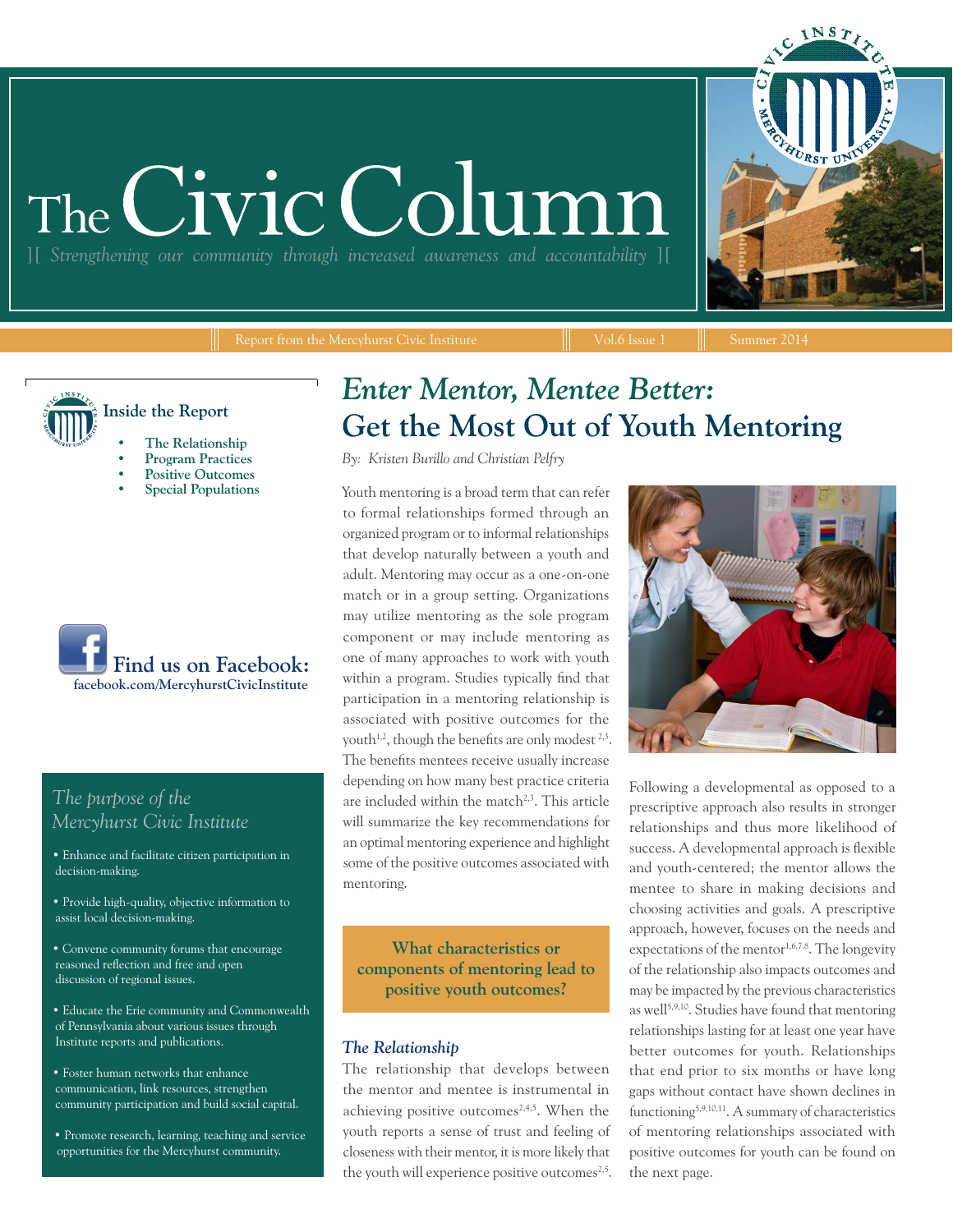## *Enter Mentor, Mentee Better:* **Get the Most Out of Youth Mentoring**

#### **Characteristics of Mentoring Relationships Associated with Positive Outcomes for Youth5**

*Active Guidance:* Mentor sharing information, *Closeness/Emotion Connection:* Mentor and supporting the development of character and "bonded," potentially in a kin-like manner. personal values, and offering a broadening perspective on the world; mentor helping youth to set and work toward personally meaningful goals.

*Advocacy:* Mentor efforts to identify and meet a mentee's needs, such as through facilitating connections to relevant services and resources and introductions to adults who can open doors to opportunities in areas such as education or employment; helping the mentee to become confident and skilled in advocating for himself or herself.

providing skill-building opportunities, mentee caring for one another and being

*Collaborative/developmental orientation:*  Eliciting and being responsive to a mentee's interests and concerns; recognizing the mentee's contributions and cultivating his or her strengths.

*Consistency:* Mentor follow-through on expectations for engagement with a mentee, such as how often they spend time together, and mentor demonstrating trustworthiness in terms of living up to promises and expectations established in the mentoring relationship.

*Longevity:* Mentor and mentee sustaining an active relationship over a substantial period.

*Parent Engagement:* Active efforts of the mentor to partner with a mentee's primary caregiver in supporting the mentee; seeking out and respecting parental wishes; maintaining appropriate boundaries to avoid disrupting the parent-mentee relationship or the mentor-mentee relationship.

*Positive Role Modeling:* Mentor serving as an example of how to conduct oneself with personal integrity, look after one's mental and physical health, demonstrate caring and concern for others, etc.

#### *Program Practices*

Increasing the strength of the mentor-mentee relationship can be achieved by utilizing specific program practices. The following summarizes the key practices that have been mentioned in the research but is not necessarily an exhaustive list.

*Mentor screening:* Potential mentors should complete face-to-face interviews with program staff in which the individual's ability to commit to mentoring for a long period of time and their attitude toward mentoring youth is assessed<sup>10,11</sup>. Reference checks and criminal background checks should also be conducted in order to ensure the safety of the mentee6,10.

*Prematch Training:* Mentors who participate in prematch training have a greater level of confidence in their ability to form a positive and meaningful relationship with a mentee<sup>12</sup>. Training should help the mentor identify his or her motivations and goals as well as modify any unrealistic or developmentally inappropriate expectations so that the needs of the mentee will be met<sup>10,13</sup>. Additionally, training should guide the mentor in developing positive relationship behaviors such as empathy, active listening, problem solving, and authenticity<sup>5,10</sup>. The mentor should also become familiar with the policies and procedures of the program $^{11}$ . Mentors who attended fewer than two hours of prematch orientation or training reported the lowest levels of relationship quality, whereas those attending six or more hours

of prematch training reported having the strongest relationships with their mentee<sup>6</sup>.

*Postmatch monitoring, training and support:*  Mentors who receive continued training and staff support at least once a month (and possibly more frequently at the beginning of the match) tend to meet more regularly with their mentee<sup>6,11</sup>. Ongoing training also allows the mentor to practice and develop mentoring skills<sup>11</sup>. Assessing each individual relationship on a regular basis helps to ensure that matches are going well and that the mentee's needs are being met<sup>10,11,14</sup>.

*Engaging in social activities:* Mentees who engage in social activities with their mentor had closer and more supportive relationships with their mentors than mentees who do not engage in social activities. Allowing the youth to direct the choice of activities is important $8,11$ . Programs that provide structured activities, monthly community event calendars, or tickets to events are associated with more positive outcomes<sup>11</sup>. Importantly, mentees who spent a lot of time in social activities with their mentors reported gains in career-related information and knowledge at a level similar to mentees whose time with a mentor was primarily focused on receiving career-based information<sup>6</sup>.

*Matching:* Mentors and mentees who share similar interests have stronger relationships<sup>6,10</sup>. The mentor's interpersonal skills should also be considered when making a match<sup>10</sup>. Other characteristics, such as race, have not been found to have a significant impact on the success of the mentoring relationship<sup>10</sup>. Once a potential match has been identified, it is recommended that the mentor and mentee have a formal meeting to determine if they both feel comfortable with the match $11$ .

*Expectations of frequent meetings and long-lasting relationships:* Perhaps not surprisingly, mentors and mentees who meet often and over extended periods of time have stronger relationships and thus better outcomes6,8,10. Frequent, sustained contact allows the mentor to engage in a greater number of activities with the mentee, to have more opportunities for offering support to the mentee, and to become included in the mentee's social network8 . It is recommended that matches meet at least weekly in person, with phone contact occurring between face-to-face meetings as well<sup>11</sup>. Mentoring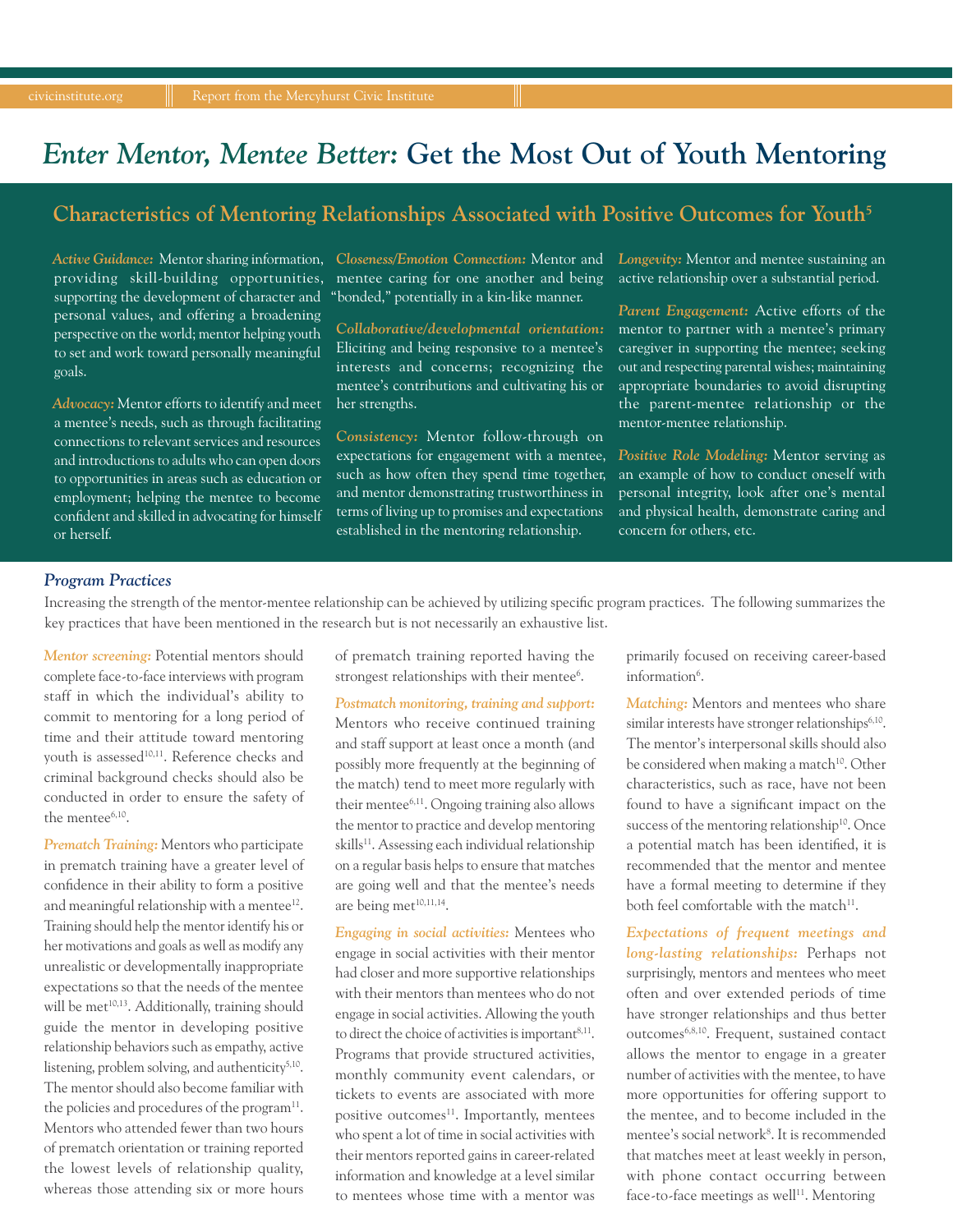## *Enter Mentor, Mentee Better:* **Get the Most Out of Youth Mentoring**

#### *Program Practices, cont.*

relationships that lasted at least 12 months result in better outcomes for youth, while relationships that ended prior to 6 months or have long gaps without contact have declines in several areas of functioning<sup>9,10,11</sup>. It is recommended that the mentor takes the initiative to establish the contact $11$ .

#### *Formal Closure of Mentoring Relationships:*

Providing a sense of closure is important, and programs should assist the mentor in ending the relationship on a positive note<sup>5,10,11</sup>. The last meeting should be a special activity and should include time to reflect on the relationship10. A graduation night may be held<sup>10</sup>. It is also recommended that the program hold an exit interview with both the mentor and mentee to mark the end of the relationship as well as to obtain feedback on the program<sup>10</sup>.

#### *Positive Outcomes*

Numerous studies of various mentoring programs as well as natural mentoring relationships have been conducted. While a full description of each study's methodology and findings is beyond the scope of this publication, the following summary highlights the positive impact that mentoring has on youth.

- Youth participating in mentoring relationships have experienced improved educational achievement, including fewer unexcused absences from school, a greater likelihood of pursuing higher education, and better attitudes toward school7,15.
- Some mentoring relationships may improve the youth's work readiness skills. Activities that youth engage in with their mentor may directly affect skills. Their likelihood of finding successful employment may also be indirectly impacted by increased self-confidence and improved attitudes about the future<sup>16</sup>. Youth participating in mentoring relationships have also been more likely to be work ten or more hours a week<sup>17</sup>.

#### *Special Populations*

While some formal mentoring programs are open to any youth regardless of their situation, other mentoring programs are focused on working only with specific populations. The following list provides some examples of the special populations that may be targeted and at least one source for more information.

#### **Children of incarcerated parents**

- Adalist-Estrin, A. (2006). Providing support to adolescent children with incarcerated parents. *The Prevention Researcher*, 13(2), 7-10.
- Jarjoura, G.R, DuBois, D.L., Shlafer, R.J., & Haight, K.A. (2013). *Mentoring children of incarcerated parents: A synthesis of research and input from the listening session held by the Office of Juvenile Justice and Delinquency Prevention and the White House Domestic Policy Council and Office of Public Engagement*. Washington, D.C.: Office of Juvenile Justice and Delinquency Prevention.
- Shlafer, R.J. (2009). Mentoring children with incarcerated parents: Implications for research, practice, and policy. *Family Relations*, 58(5), 507-519.

#### **Children in foster care**

- Ahrens, K.R., DuBois, D.L., Richardson, L.P., Fan, M.Y., & Lozano, P. (2008). Youth in foster care with adult mentors during adolescence have improved adult outcomes. *Pediatrics* 121(2), 246-252.
- Mech, E.V., Pride, J.A., & Rycraft, J.R. (1995). Mentors for adolescents in foster care. *Child and Adolescent Social Work Journal*, 12(4).
- Spencer, R. (2010). Mentoring for young people leaving foster care: Promise and potential pitfalls. *Social Work*, 55(3), 225-234.

#### **Children in the juvenile justice system**

- Miller, J.M., et al. (2012). Referring youth in juvenile justice settings to mentoring programs: Effective strategies and practices to improving the mentoring experience for at-risk and high-risk youth. Retrieved March 6, 2013, from http://www.mentoring. org/images/uploads/Journal%20Article.pdf.
- Mecartney, C.A., et al. (1994). Mentoring in the juvenile justice system: *Findings from two pilot programs*. Philadelphia, PA: Public/Private Ventures.

#### **Immigrant children**

• Yeh, C.J., Ching, A.M., Okubo, Y., & Luthar, S.S. (2007). Development of a mentoring program for Chinese immigrant adolescents' cultural adjustment. *Adolescence*, 42(168), 733-747.

#### **At-risk children**

- Bauldry, S., & Hartman, T.A. (2004). *Promise and challenge of mentoring high-risk youth: Findings from the National Faith-based Initiative*. Philadelphia, PA: Public/ Private Ventures.
- Keating, L.M., Tomisima, M.A., Foster, S. & Alessandri, M. (2002). The effects of a mentoring program on at-risk youth. *Adolescence*, 37(148), 717-734.
- Grossman, J.B., & Garry, E.M. (1997). *Mentoring—A proven delinquency prevention strategy*. Washington, D.C.: Office of Juvenile Justice and Delinquency Prevention.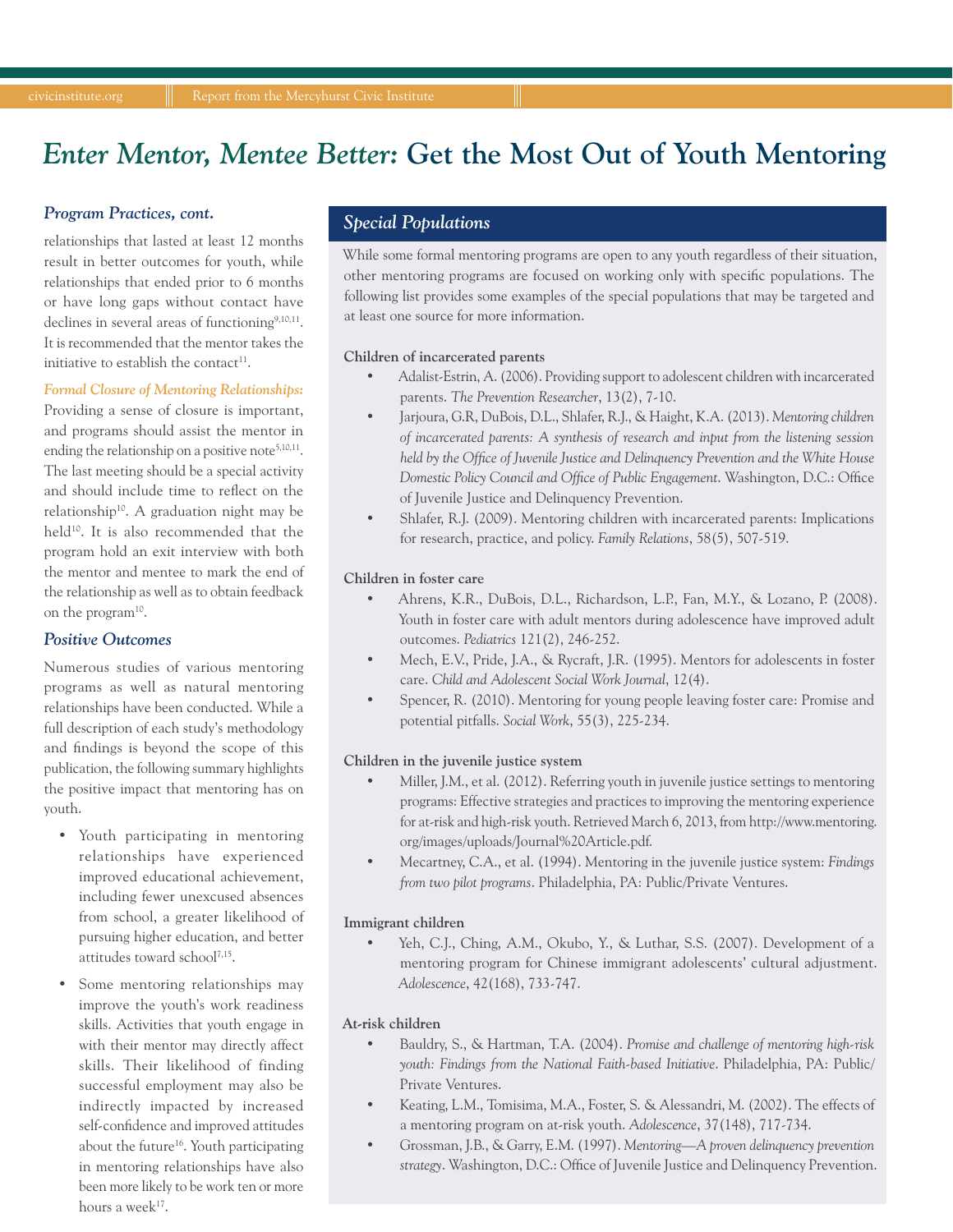## *Enter Mentor, Mentee Better:* **Get the Most Out of Youth Mentoring**

- Mentored youth have been less likely to initiate drug use and less likely to initiate alcohol use during the study period<sup>7</sup>.
- Mentored youth are more likely to resist negative influences and less likely to take risks $^{7,16}$ . They are less likely to engage in some negative behaviors, such as committing a major offense (for those who had prior offenses), hitting someone, carrying a weapon, bullying, lying, or being a member of a gang<sup>7,16</sup>.
- Participating in mentoring promotes positive social attitudes and relationships. Depending on the study, mentored youth were found to trust their parents more, communicate better with their parents, perceive more emotional support from peers, have more positive attitudes toward the elderly, and display more helping behaviors<sup>7</sup>.
- Mentored youth have been shown to engage in more physical activity and use birth control more often than non-mentored youth<sup>17</sup>.

#### *References*

- 1. Hamilton, M.A., & Hamilton, S.F. (2005). *Mentoring*. Ithaca, NY: Family Life Development Center.
- 2. Rhodes, J.E., & DuBois, D.L. (2008). Mentoring relationships and programs for youth. *Current Directions in Psychological Science*, 17, 254-258.
- 3. DuBois, D.L., Holloway, B.E., Valentine, J.C., & Cooper, H. (2002). Effectiveness of mentoring programs for youth: A meta-analytic review. *American Journal of Community Psychology*, 30(2), 157-197.
- 4. DuBois, D.L., & Neville, H.A. (1997). Youth mentoring: Investigation of relationship characteristics and perceived benefits. *Journal of Community Psychology*, 25(3), 227-234.
- 5. Jarjoura, G.R., DuBois, D.L., Shlafer, R.J, & Haight, K.A. (2013). *Mentoring children of incarcerated parents*. Washington, D.C.: Office of Juvenile Justice and Delinquency Prevention.
- 6. Herrera, C., Sipe, C. L., & McClanahan, W. S. (2000, April). *Mentoring school-age children: Relationship development in community-based and school-based programs*. Alexandria, VA: MENTOR.
- 7. Jekielek, S.M., Moore, K.A., Hair, E.C., & Scarupa, H.J. (2002). *Mentoring: A promising strategy for youth development*. Washington, D.C.: Child Trends.
- 8. Rhodes, J. (2007). *Fostering close and effective relationships in youth mentoring programs*. Alexandria, VA: MENTOR.
- 9. Grossman, J.B., & Rhodes, J.E. (2002). The test of time: Predictors and effects of duration in youth mentoring relationships. *American Journal of Community Psychology, 30*(2), 199-219.
- 10. MENTOR. (2009). *Elements of effective practice for mentoring*.
- 11. Miller, A. (2007). Best practices for formal youth mentoring. In T. D. Allen & L. T. Eby (Eds.), *The Blackwell handbook of mentoring: A multiple perspective approach* (pp. 307-324). Malden, MA: Blackwell Publishing.
- 12. Parra, G.R., DuBois, D.L, Neville, H.A., Pugh-Lilly, A.O., & Povinelli, N. (2002). Mentoring relationships for youth: Investigation of a process-oriented model. *Journal of Community Psychology*, 30(4), 367-388.
- 13. Spencer, R. (2007). "It's not what I expected": A qualitative study of youth mentoring and relationship failures. *Journal of Adolescent Research*, 22(4), 331-354.
- 14. Deutsch, N.L., & Spencer, R. (2009). Capturing the magic: Assessing the quality of youth mentoring relationships. *New Directions for Youth Development*, 121, 47-70.
- 15. Centre for Addiction and Mental Health. (2013, January 15). Youth mentoring linked to many positive effects, new study shows. *ScienceDaily*. Retrieved September 4, 2014 from www.sciencedaily.com/releases/2013/01/130115143850.htm
- 16. MENTOR. (2013). *Mentoring: An investment in positive youth outcomes*.

The Civic Column

17. DuBois, D.L., & Silverthorn, N. (2005, March). Natural mentoring relationships and adolescent health: Evidence from a national study. *American Journal of Public Health, 95*(3), 518-524.

## Contact Us

(814) 824-2327 501 East 38th St.  $6017, 6242527$  301 East 3011 6

[16] Strengthening our community through increased awareness and accountability [15]